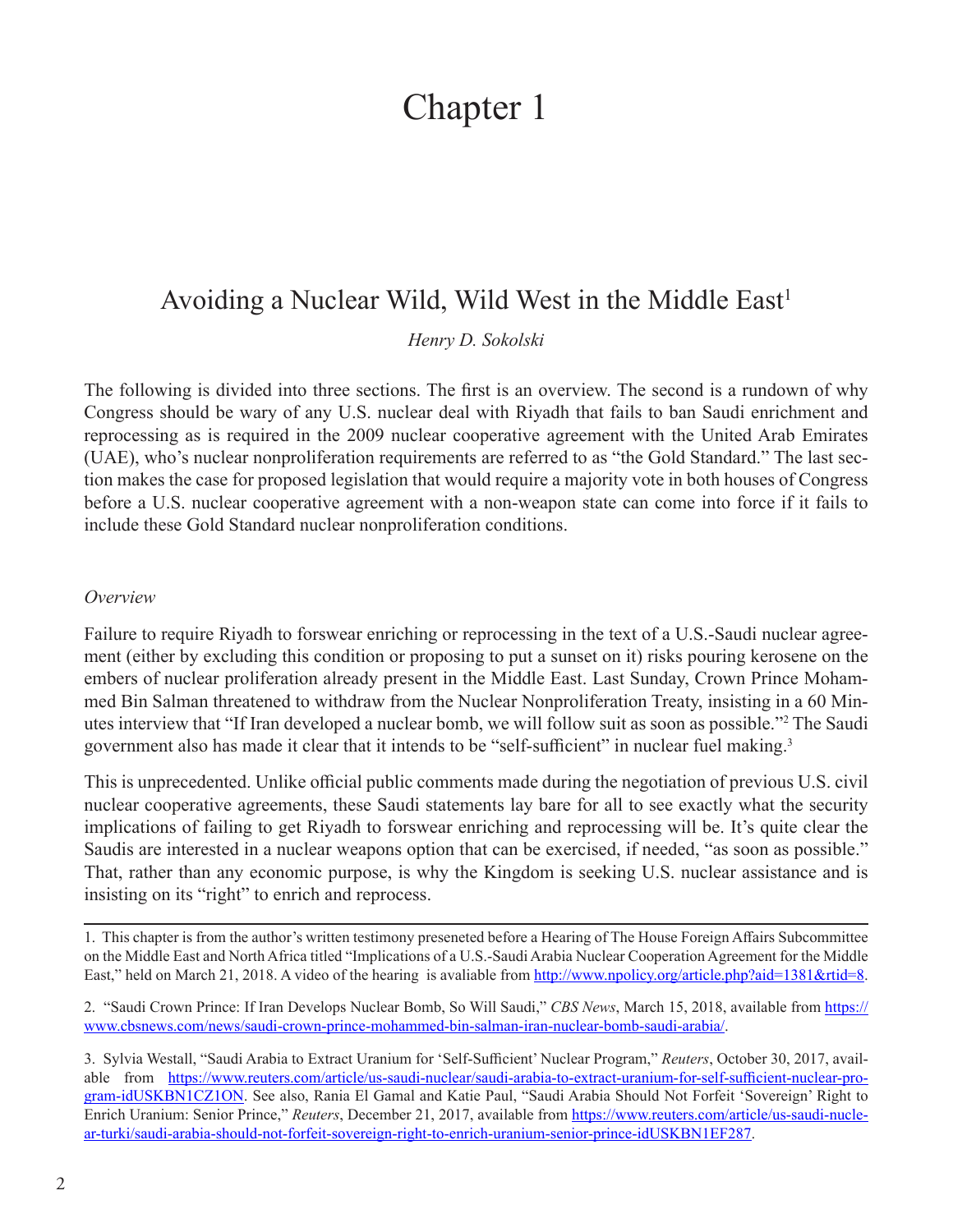If our government green lights such Saudi efforts by failing to uphold the Gold Standard, no one will be fooled as to what we are doing: Instead of upholding the last 73 years of American and international efforts to limit the spread of nuclear weapons by tightening nuclear controls, our government will be doing just the opposite, playing a risky game of nuclear chicken between Riyadh and Tehran. What's worse, this competition will not be limited to just the Saudis and Iranians.

Administration officials may also renew, revise, or cut additional nuclear cooperative agreements with Jordan, Egypt, Turkey, Morocco, and the UAE. As a practical matter, there will be tremendous pressure to have these understandings track whatever we allow the Saudis, turning an already troubled Middle East into a nuclear Wild, Wild West. In this new, nuclearized arena, not just Iran and Saudi Arabia, but their largest neighbors will gain the nuclear technology they need to join the nuclear-armed ranks of the Israelis and Pakistanis. The hope, against almost all experience, is that deterrence will work perfectly in one of the world's most imperfect, unstable regions. As for what might follow if such deterrence fails, the mind boggles—think a nuclear 1914.

To avoid this, it is essential first to hold the line by insisting on the Gold Standard conditions in the U.S.- Saudi nuclear cooperative agreement. Second, the United States must hold the same line with agreements it might negotiate with Riyadh's neighbors and to work with the world's three key nuclear reactor supplier states—France, China, and Russia—and the three key uranium fuel supplier states—France, the British-Dutch-German URENCO consortium, and Russia—to tighten nuclear restraints on their civil nuclear exports as well. Finally, along with others, the United States needs to convince Iran to back off its enrichment efforts. To be sure, this is a tall order. That said, not to try at all assures a failure of the most horrific kind.

As for the proposed legislation, the House Foreign Affairs Committee did the right thing in 2011 when it unanimously approved an earlier version of the bill. Given the nuclear proliferation developments that have transpired since the last major revision of the rules governing nuclear cooperative agreements in 1978, approval of such legislation is long overdue.

### *Why Congress should be wary of a U.S.-Saudi nuclear agreement that fails to uphold the Gold Standard:*

**First, it risks igniting a nuclear arms race starting in the Middle East.** Language in the current UAE and Egyptian nuclear cooperative agreements with the United States explicitly stipulates that if Washington seals a nuclear deal with any other Middle Eastern state that is more "favorable in scope and effect" than what Cairo and Abu Dhabi were able to secure, the UAE and Egypt have the right to demand "equal terms and conditions."<sup>4</sup> In theory, the United States could try to resist such demands. In practice, Washington would be under tremendous pressure to cave. Egypt's nuclear cooperative agreement with the United States is up for renewal in 2021. Then, there is Turkey—its agreement is up for renewal in 2023—and Jordan, which the United States has long sought to strike a nuclear cooperative agreement with. Egypt, Turkey, and Jordan all insist they have a right to enrich and reprocess. Once our government opens the door for the Saudis to do so, these states will demand no less. How this impacts Israel, other than negatively, is unclear. Last week, Prime Minister Netanyahu told the Senate Foreign Relations Committee, the President, and the Israeli cabinet that the United States should cut no nuclear deal with Saudi Arabia unless

<sup>4. &</sup>quot;Relevant Sections of the Agreement for Cooperation between the Government of the United States and the Government of the United Arab Emirates," *Nonproliferation Policy Education Center*, 2017, available from [http://npolicy.org/US\\_UAE\\_](http://npolicy.org/US_UAE_Agreement_Relevant_Sections.pdf) Agreement Relevant Sections.pdf.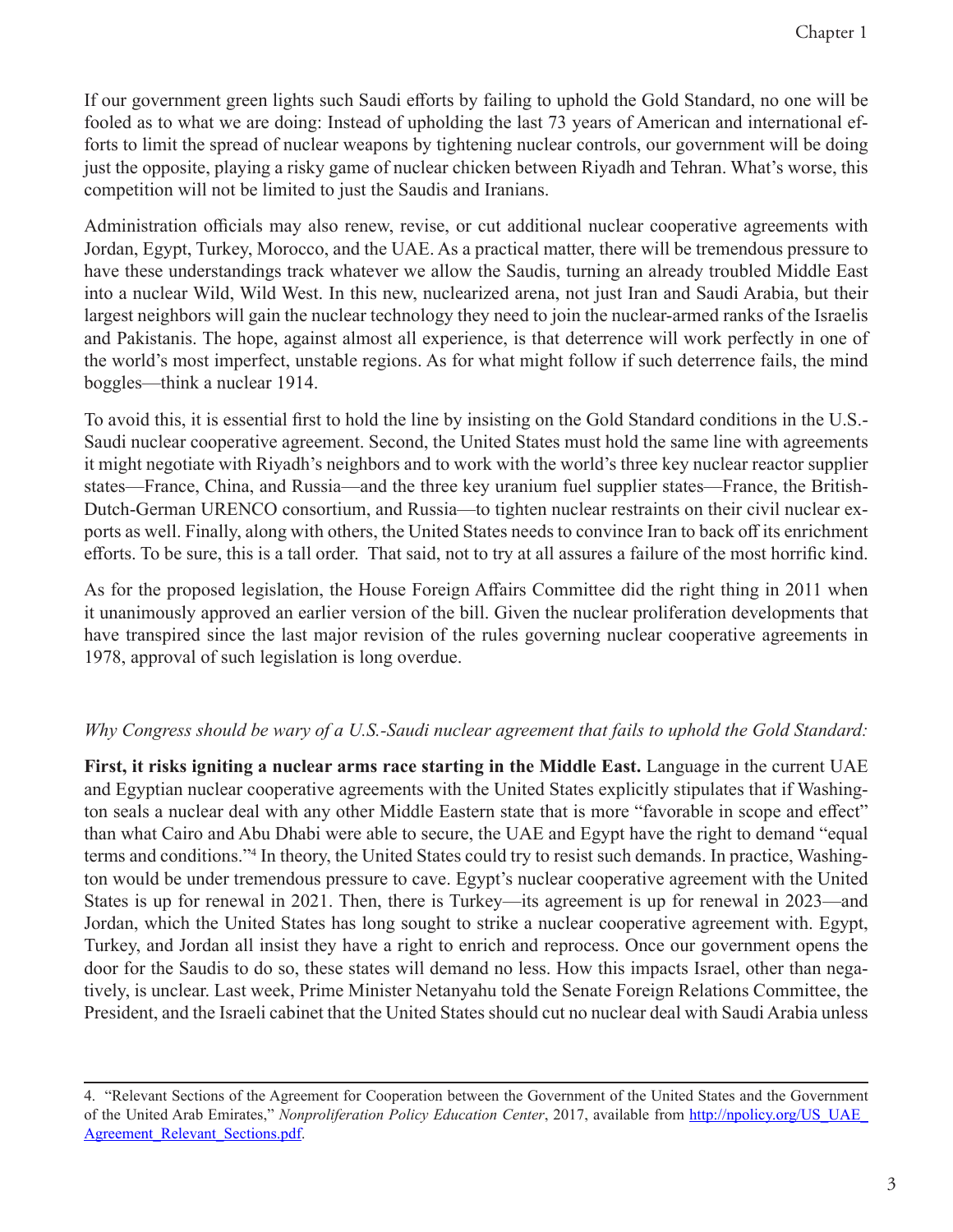it clearly prohibits enrichment and reprocessing.<sup>5</sup>

Assuming our government goes ahead, it is uncertain what Israel, which already has nuclear weapons, might do.6 It is worth noting, however, that every large reactor in the region—Israeli, Iranian, Syrian, and Iraqi—has either been bombed or targeted with aerial attacks. In each case, the attacking state was concerned that weapons plutonium or uranium was either being or might be produced. This worry, perhaps more than any other, is why the United States insisted in 2009 that the UAE forswear enriching or reprocessing in the text of the nuclear cooperative agreement. It was understood that without such a legally binding pledge, the UAE's program would be viewed warily by its neighbors. If the United States is serious about promoting peaceful nuclear power in the region, it needs to get more states in the region to adopt this standard, not fewer.

Finally, states outside the Middle East are watching. South Korean President Moon Jae-in wants to build nuclear submarines. These would require enriched uranium fuel. The current U.S.-ROK civilian nuclear agreement only allows the ROK to enrich uranium if it first secures U.S. permission, which Washington has yet to grant. If the United States allows the Saudis to enrich uranium and reprocess spent reactor fuel, though, Seoul would likely step up its demands, arguing, that as a close security ally, it should be afforded equal treatment for its planned submarines. Needless to say, this nuclear activity could also be used to support a nuclear weapons option.<sup>7</sup> Assuming Seoul persuaded President Trump to relent and honor its request, the responses of Japan, North Korea, and China could be dramatic.8

**Second, Riyadh's interest in enriching and reprocessing is difficult to explain—***unless* **it wants a bomb option.** In 2012, the Saudis announced their intention to build 16 reactors by 2032. By 2017, Saudi planners had pushed this back to 2040. Shortly thereafter, Crown Prince Mohammed bin Salman backed a national development plan for 2030 that didn't mention nuclear power but instead focused on investing in renewables. Most recently, the Saudis announced that instead of opening bidding on 16 large power reactors, they are only soliciting bids for two. Some analysts contend that this slippage reflects the Kingdom's desire to finance reactor construction with its oil revenues.<sup>9</sup> With the price of oil dropping from \$100 a barrel several years ago to roughly \$60 a barrel today, the schedule for nuclear construction, they argue, had to slide. A more compelling explanation, however, is that Riyadh doesn't need nuclear power. Recent analyses have determined that the Saudis could more cheaply and more quickly meet their energy and environmental requirements by developing their natural-gas resources and investing in renewables—photovoltaic, concentrated solar power and wind. These analyses also found economic value in the Kingdom

7. "Moon Gets US to Agree in Principle to Let South Korea Build Nuclear Subs: Report," *Asia Times*, September 20, 2017, available from <http://www.atimes.com/article/moon-gets-us-agree-principle-let-south-korea-build-nuclear-subs-report/>. See also, Lami Kim, "Has South Korea Renounced 'Nuclear Hedging?'," *Bulletin of the Atomic Scientists*, June 27, 2017, available from [https://thebulletin.org/has-south-korea-renounced-"nuclear-hedging"10863](https://thebulletin.org/has-south-korea-renounced-%E2%80%9Cnuclear-hedging%E2%80%9D10863).

8. See *How Dark Might East Asia's Nuclear Future Be?* (Working Paper 1601), Nonproliferation Policy Education Center, August 26, 2016, available from <http://www.npolicy.org/article.php?aid=1322&rid=2>.

9. Dan Yurman, "Saudi Arabia's Ambitious Plans for Nuclear Energy," *Neutron Bytes*, January 15, 2018, available from [https://](https://neutronbytes.com/2018/01/15/saudi-arabias-ambitious-plans-for-nuclear-energy/) [neutronbytes.com/2018/01/15/saudi-arabias-ambitious-plans-for-nuclear-energy/.](https://neutronbytes.com/2018/01/15/saudi-arabias-ambitious-plans-for-nuclear-energy/)

<sup>5. &</sup>quot;Netanyahu Warns of Mideast Nuclear Arms Race," *The Times of Israel*, March 11, 2018, available from [https://www.time](https://www.timesofisrael.com/netanyahu-warns-of-mideast-nuclear-arms-race/)[sofisrael.com/netanyahu-warns-of-mideast-nuclear-arms-race/](https://www.timesofisrael.com/netanyahu-warns-of-mideast-nuclear-arms-race/).

<sup>6.</sup> It should be noted that the last time the United States made an exception from its nonproliferation policies and legal requirements not to promise to transfer controlled nuclear commodities to another close friend, India, Israel quietly petitioned for equal treatment. See Glenn Kessler, "Israel Submits Nuclear Trade Plan," *The Washington Post*, September 30, 2007, available from <http://www.washingtonpost.com/wp-dyn/content/article/2007/09/29/AR2007092901530.html>.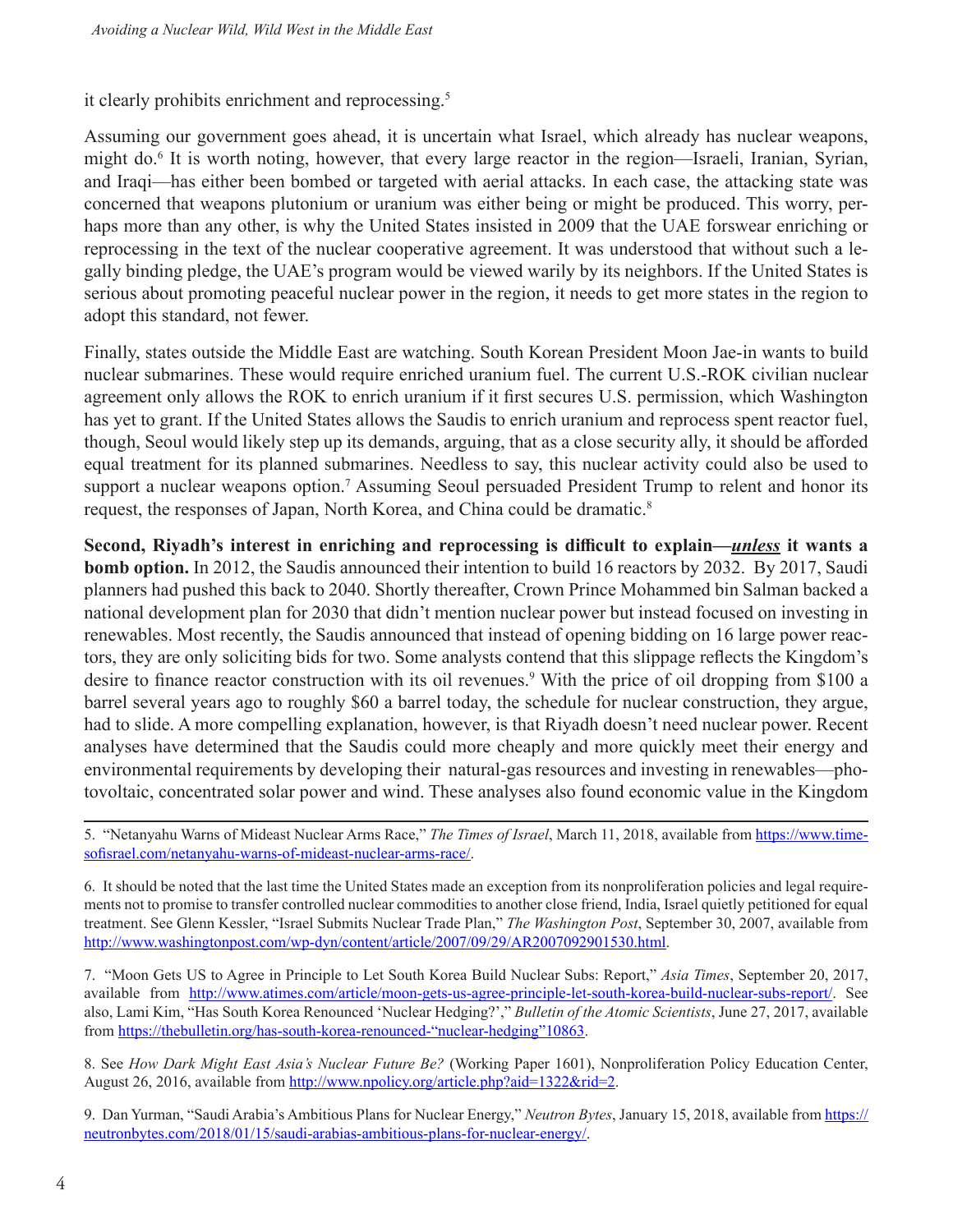upgrading its electrical grid and reducing government subsidies that artificially drive up electrical demand. These findings are hardly surprising. The UAE, Riyadh's next-door neighbor, which began construction of four power reactors several years ago, just announced it would not be building any more nuclear plants.<sup>10</sup> Why? Cheaper alternatives: In addition to plentiful natural gas and wind resources, the Emirates are now investing in photovoltaic systems and solar thermal storage systems, which together can operate twentyfour hours a day more cheaply than nuclear.<sup>11</sup> These findings also apply to Saudi Arabia, which has begun working on all of these options.<sup>12</sup>

As for the Saudis enriching their own uranium, the economic case, again, is negative. Uranium is plentiful globally from a variety of suppliers and priced at historic lows (less than \$23 a pound)<sup>13</sup>, as are uranium-enrichment services.14 If the Kingdom is anxious about security of supply, it would make far more economic sense for it to buy long-term contracts for uranium ore and enrichment services than to spend billions on a variety of plants (besides a large centrifuge facility) that would be needed to produce its own nuclear fuel. Even under the most optimistic of scenarios, investing in such an undertaking would only make economic sense after the Kingdom had most or all of its planned 16 large reactors up and running sometime after 2040.<sup>15</sup> It currently has no reactors operating and has only opened a process for buying two. All of these facts help explain Crown Prince Salman's comment that if Iran got the bomb, the Kingdom would "follow suit as soon as possible" and why he insists his country should be allowed to reprocess and enrich. The two points are tightly related: One is the goal (to get a bomb quickly if needed); the other is the means (having the ability to produce and stockpile nuclear weapons uranium and plutonium). This is not something Washington should be a party to. Instead, it should uphold the Gold Standard, help Saudi Arabia with safer nonnuclear energy options, and push these policies throughout the Middle East, including Iran.

**Third, failure to secure the Gold Standard with Riyadh, when Washington has the leverage to do so, risks** *reducing* **U.S. strategic influence in and outside the region.** As I've explained in detail elsewhere, the Saudis are unlikely to buy reactors from France, the United States, or China.16 In each case, the export models being pitched for export have not yet operated and, where they are being built, are dramatically behind schedule and over budget. Meanwhile, the Russians' export reactor (the VVER-1200) has an ex-

10. Peter Fairley, "The United Arab Emirates' Nuclear Power Gambit," *IEEE Spectrum*, January 4, 2018, available from [https://spectrum.ieee.org/energy/nuclear/the-united-arab-emirates-nuclear-power-gambit.](https://spectrum.ieee.org/energy/nuclear/the-united-arab-emirates-nuclear-power-gambit)

11. Ali Ahmad, "Economic Considerations of Nuclear Power Deployment in Saudi Arabia," *Nonproliferation Policy Education Center*, November 27, 2017, available from [http://npolicy.org/Articles/March%202018%20Drafts/Ahmad\\_SaudiAra](http://npolicy.org/Articles/March%202018%20Drafts/Ahmad_SaudiArabia_Nov17.pdf)[bia\\_Nov17.pdf](http://npolicy.org/Articles/March%202018%20Drafts/Ahmad_SaudiArabia_Nov17.pdf).

12. Robin Mills, "Saudi Arabia Energy Needs and Nuclear Power," *Nonproliferation Policy Education Center*, February 11, 2018, available from [http://npolicy.org/Articles/March%202018%20Drafts/Mills\\_Saudi\\_Arabia\\_Feb18.pdf.](http://npolicy.org/Articles/March%202018%20Drafts/Mills_Saudi_Arabia_Feb18.pdf) See also, Stanley Reed, "From Oil to Solar: Saudi Arabia Plots a Shift to Renewables," *The New York Times*, February 5, 2018, available from [https://www.nytimes.com/2018/02/05/business/energy-environment/saudi-arabia-solar-renewables.html.](https://www.nytimes.com/2018/02/05/business/energy-environment/saudi-arabia-solar-renewables.html)

13. "Media – In the Market," *TradeTech*, March 2, 2018, available from [http://www.uranium.info/in\\_the\\_market.php.](http://www.uranium.info/in_the_market.php)

14. Steve Kidd, "Uranium Enrichment – Why Are Prices Now Much Lower and What Is the Impact?," *Nuclear Engineering International*, December 8, 2016, available from [http://www.neimagazine.com/opinion/opinionuranium-enrichment-why-are](http://www.neimagazine.com/opinion/opinionuranium-enrichment-why-are-prices-now-much-lower-and-what-is-the-impact-5692128/)[prices-now-much-lower-and-what-is-the-impact-5692128/.](http://www.neimagazine.com/opinion/opinionuranium-enrichment-why-are-prices-now-much-lower-and-what-is-the-impact-5692128/)

15. Dan Yurman, "What Is Saudi Arabia's End Game for a 123 Agreement?" *The Energy Collective*, March 2, 2018, available from [http://www.theenergycollective.com/dan-yurman/2428621/saudi-arabias-end-game-123-agreement.](http://www.theenergycollective.com/dan-yurman/2428621/saudi-arabias-end-game-123-agreement)

16. Henry Sokolski, "5 Myths about Saudi Arabia's Nuclear Program," *The National Interest*, March 6, 2018, available from [http://nationalinterest.org/feature/5-myths-about-saudi-arabias-nuclear-program-24771.](http://nationalinterest.org/feature/5-myths-about-saudi-arabias-nuclear-program-24771)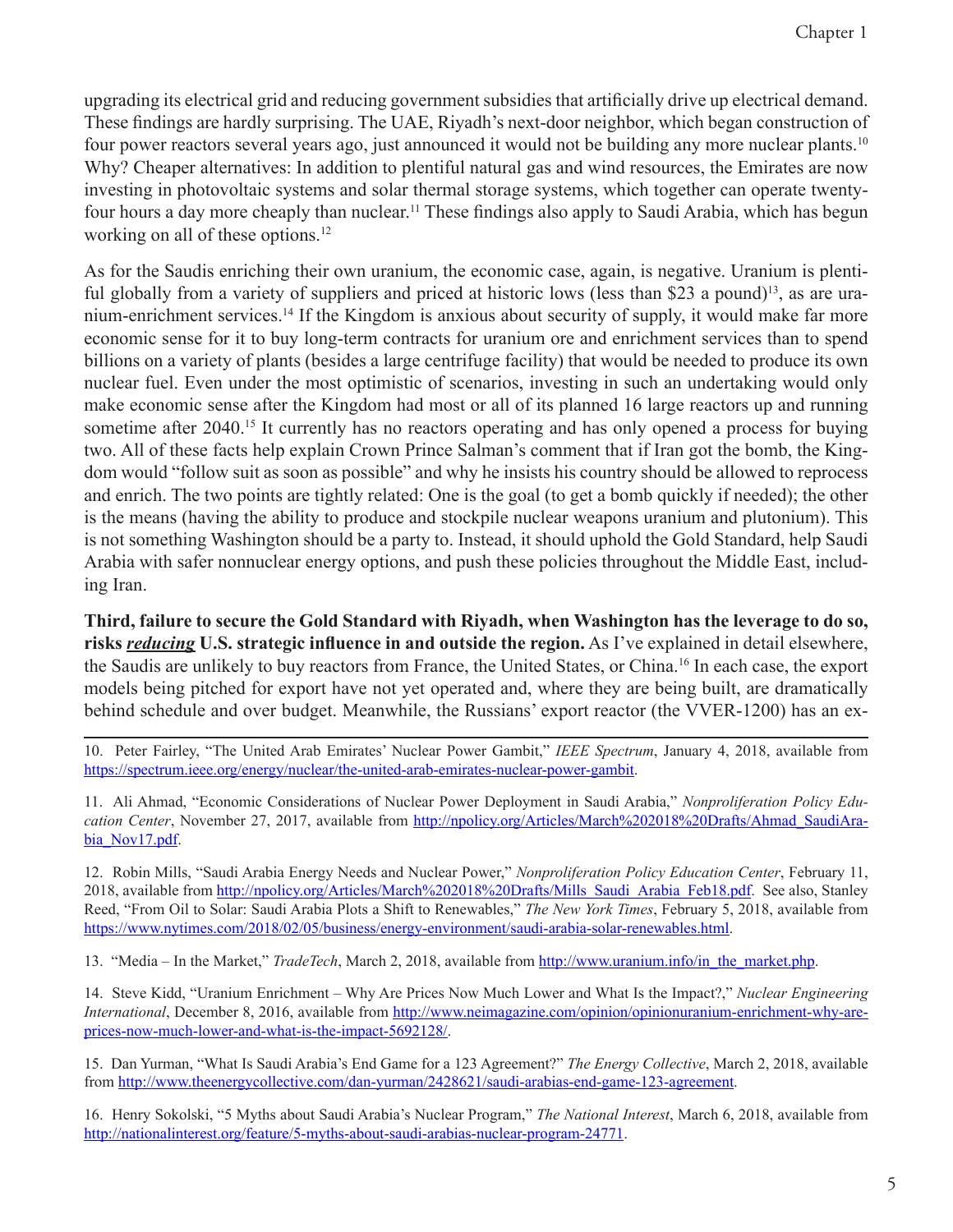tremely limited, troubled safety record. More important, given the Saudis' interest in developing a bomb option, Riyadh will be hard-pressed to trust the Russians to keep their confidences, as the Russians have long provided sensitive nuclear technology to their Iranian adversaries and cooperate with Iran in fighting against the Kingdom's interests in Syria. Who might Riyadh, then, buy from? The Kingdom's original nuclear bid requirements were for two reactors that would produce 2,800 megawatts. There is only one proven, operating reactor that can meet this requirement—South Korea's APR 1400. This reactor is up and running in South Korea, is fully and properly safety certified, and is being built (in the UAE) roughly on time and on budget. The APR 1400 bid also has one other clear advantage: The construction crews finishing their work on the Korean reactors in the UAE are tried and true and can be easily dispatched to complete APR 14009 construction work in the Kingdom. In fact, the Saudis changed their bid requirements to permit reactors other than the APR 1400 *only* after U.S., Chinese, Russian, and French reactor vendors all complained.

In any case, the South Koreans are most likely to win the bid. Given the APR 1400 reactor's American technical content, senior Korean officials are convinced they cannot export it to the Kingdom unless the Saudis first reach a nuclear cooperative agreement with the United States.<sup>17</sup> For this reason (and others besides), Washington has serious leverage over Seoul and what nonproliferation conditions it might choose to place on its Middle Eastern nuclear exports. It would be remarkable if our government chose not to use this leverage. Seoul would surely spot this and would likely demand equal treatment regarding its desire to enrich. As already noted, Egypt, Turkey, Jordan, and the UAE would also take notice. But there's more. Besides the awkward optics of looking like a version of the 2015 Iran nuclear deal (which President Trump says is "the worst deal ever" because it allowed enrichment),<sup>18</sup> a permissive deal with Riyadh that failed to include the Gold Standard would make a hash of the President's announced desire to get Germany, the European Union, the UK, France, Russia, and China to work with Washington to "fix" the Iran deal and its enrichment provisions. I have already noted the concerns of our key ally in the region, Israel, and Netanyahu's request that the United States make a prohibition on enrichment and reprocessing a precondition of any nuclear cooperation with the Kingdom. Clearly, bending to Saudi nuclear ambitions to enrich and reprocess will only reduce, not increase, Washington's "wins" for nuclear influence with all of these states.

## *The Case for Requiring Congress to Vote to Approve Nuclear Cooperative Agreements that Fail to Include the Gold Standard*

It's been 40 years since Congress updated the Atomic Energy Act to reflect the latest insights into what the safety margin should be between "peaceful" nuclear activities and materials and nuclear bomb making. Congress incorporated its first thoughts on this issue in the Atomic Energy Act of 1946. At the time, Congress and the Executive Branch were wary of sharing any nuclear technology, peaceful or military, with any foreign government. With the further development of experimental power reactor designs, though, Congress reconsidered and amended the act in 1954 to promote Eisenhower's Atoms for Peace Program. As a result of this program, the United States actively shared the means to make and separate plutonium, a nuclear weapons explosive, on the mistaken assumption that bilateral and international inspections would be sufficient to prevent its misuse.

18. Morgan Chalfant, "Trump: Iran Nuclear Deal an 'Embarrassment'," *The Hill*, September 19, 2017, available from [http://](http://thehill.com/homenews/administration/351323-trump-iran-nuclear-deal-an-embarrassment) [thehill.com/homenews/administration/351323-trump-iran-nuclear-deal-an-embarrassment](http://thehill.com/homenews/administration/351323-trump-iran-nuclear-deal-an-embarrassment).

<sup>17.</sup> Jay Solomon, "Saudi Nuclear Talks: Risk and Limitations," *The Washington Institute for Near East Policy*, January 31, 2018, available from <http://www.washingtoninstitute.org/policy-analysis/view/saudi-nuclear-talks-risks-and-limitations>.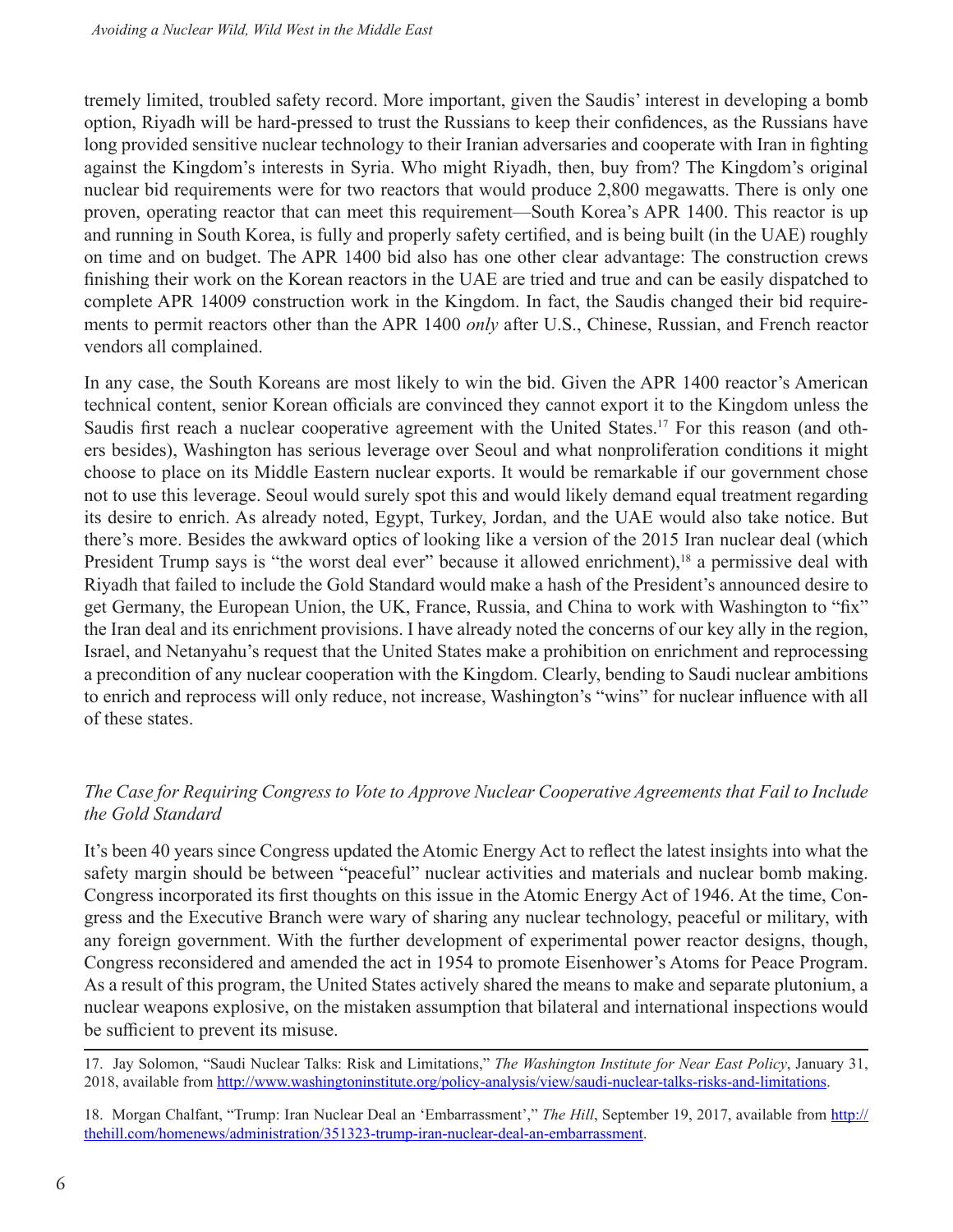India's 1974 nuclear weapons test literally blew this assumption away. Thinking it had clear assurances that New Delhi would not use its help to make bombs, Washington helped India get the reactor, the heavy water to run it, and the reprocessing plant that produced the plutonium New Delhi used in its first "peaceful" nuclear test. At first, State Department officials denied that India had used U.S.-exported heavy water. This, however, proved to be untrue. When Congress found out, it amended the Atomic Energy Act in 1978, tightening controls over reprocessing and enrichment of U.S. nuclear materials and the export of the most dangerous "peaceful" nuclear technology and hardware. Congress also required that a majority of both houses of Congress approve any proposed U.S. civilian nuclear agreement with non-weapons states that did not place all of their nuclear facilities under international nuclear inspections. Experts hoped that these conditions would be sufficient to afford a sufficient margin of safety against the possible diversion of exported civilian nuclear goods to bomb making.

Unfortunately, the last 40 years suggest otherwise. Iraq used its internationally "safeguarded" nuclear program to support its nuclear weapons program. North Korea did the same, openly reprocessing spent fuel and stockpiling plutonium, insisting it had a "peaceful" right to do so. Syria, meanwhile, imported and constructed a covert nuclear production reactor from North Korea even while its nuclear program was supposedly under "full-scope" international nuclear inspections. Iran's insistence on a "right" to enrich and the worrisome practical and diplomatic fallout is too well known to need review. In each of these cases, though, finding a clear violation of any binding commitment was extremely difficult or impossible to make. Finally, in recognition of these developments, the Bush and Obama administrations successfully negotiated a new, tough set of nuclear nonproliferation conditions for the U.S.-UAE deal, known as the Gold Standard.

This history more than recommends yet another adjustment of what the U.S. Atomic Energy Act specifies as a "compliant" nuclear cooperative agreement—i.e., one that automatically comes into force unless Congress passes a veto-proof law after 90 days of continuous executive session. Currently, a joint resolution of Congress is only required to bring a nuclear cooperative agreement into force if the country in question did not have nuclear weapons at the time the Nuclear Nonproliferation Treaty was negotiated and refuses to place all its nuclear activities and materials under international nuclear inspections. This is why a joint resolution of approval was needed in the case of India.

After what we have learned about the inadequacy of such safeguards for countries that want to reprocess or enrich (overtly or covertly), though, it's time Congress updated the act. In specific, if a proposed U.S. civilian nuclear cooperative agreement does not include the nuclear nonproliferation conditions contained in the U.S.-UAE agreement, it ought to require a joint resolution of approval.

The nuclear industry is strongly opposed to this. Having Congress vote on agreements that do not contain the Gold Standard, the nuclear industry argues, could jeopardize significant nuclear commerce. This is the same complaint industry made against the 1978 amendments, which the nuclear industry also opposed. This concern turned out to be unfounded, and now the industry backs those changes. Given the fall in U.S. nuclear exports and the decline of nuclear power's fortunes internationally, there is even more reason to believe the industry's complaints today are also unfounded.<sup>19</sup>

But perhaps industry has things right and nuclear cooperative agreements are important trade agreements. Assuming this, though, it hardly strengthens the nuclear industry's case against the proposed legislation.

<sup>19.</sup> Jodi Lieberman, "Nonproliferation, Congress, and Nuclear Trade: Plus ça Change, Plus C'est la Même Chose," *Center for Strategic and International Studies*, November 15, 2011, available from [https://www.csis.org/analysis/nonproliferation](https://www.csis.org/analysis/nonproliferation-congress-and-nuclear-trade-plus-%C3%A7a-change-plus-c%E2%80%99est-la-m%C3%AAme-chose)[congress-and-nuclear-trade-plus-%C3%A7a-change-plus-c%E2%80%99est-la-m%C3%AAme-chose](https://www.csis.org/analysis/nonproliferation-congress-and-nuclear-trade-plus-%C3%A7a-change-plus-c%E2%80%99est-la-m%C3%AAme-chose).